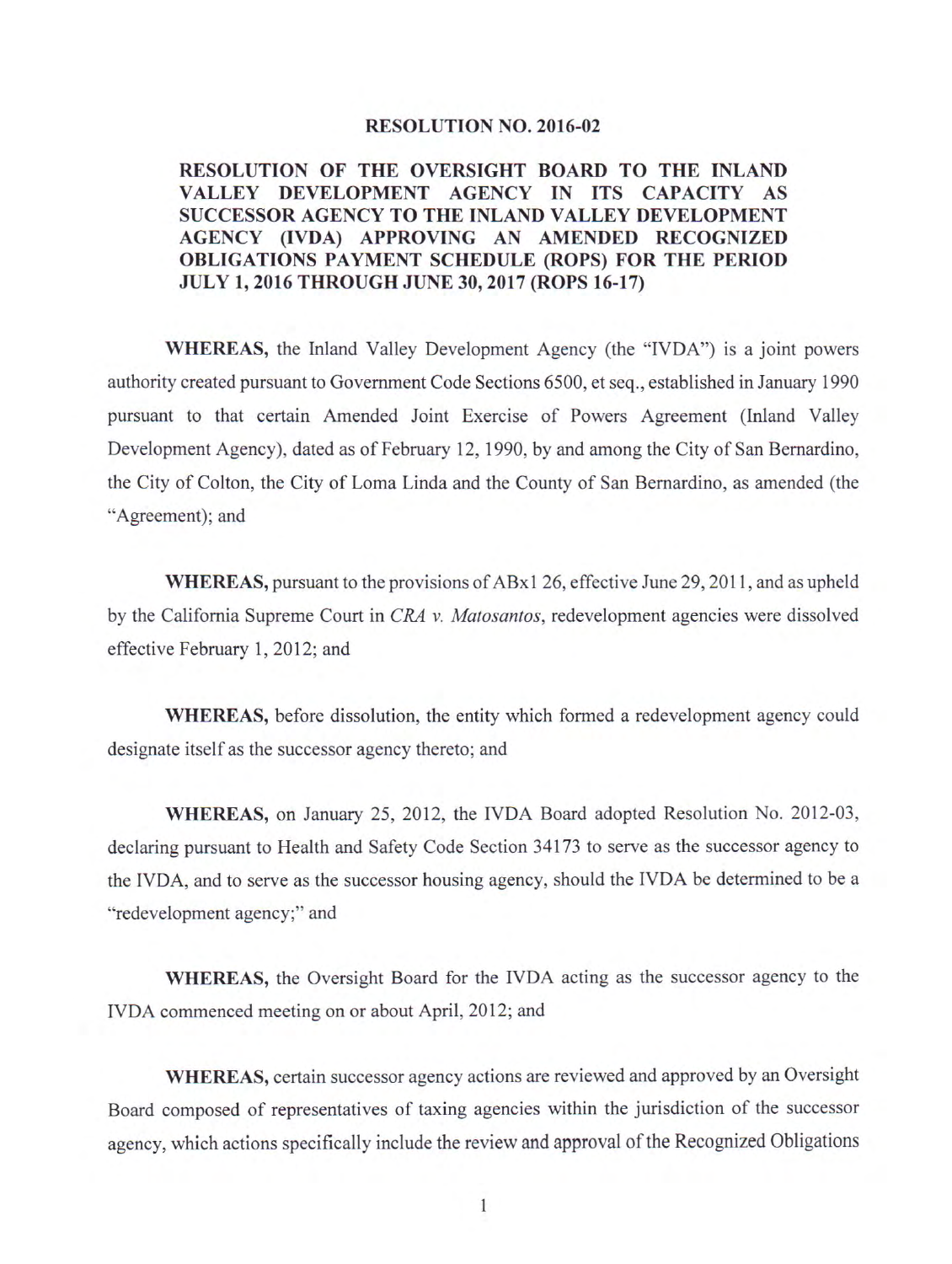Payment Schedule (ROPS) in advance for each period for which former tax increment now in the Redevelopment Property Tax Trust Fund (RPTTF) will be distributed; and

WHEREAS, effective September 22, 2015, the Dissolution law was amended by SB 107, which now provides for an annual ROPS, for which the Department of Finance also has issued guidance; and

**WHEREAS**, Health & Safety Code Section 34177(o)(E) also provides for an amended ROPS to be filed by October 1 of any year when the oversight board makes a finding that a revision is necessary for the payment of approved enforceable obligations during the second one-half of the Recognized Obligation Payment Schedule period, which shall be defined as January 1 to June 30, inclusive; and

WHEREAS, successor agency staff previously prepared and submitted the first annual ROPS, ROPS 16-17, in the form required by the Department of Finance pursuant to the recently adopted provisions of SB 107; and

WHEREAS, successor agency staff has now prepared the attached amended ROPS, Amended ROPS 16-17, incorporated as Exhibit "A" to this Resolution, in the form required by the Department of Finance; and

WHEREAS, as required, the Oversight Board for the IVDA has reviewed and approved the Amended ROPS 16-17 before October 1, 2016; and

WHEREAS, the Oversight Board makes a specific finding that the revisions shown on the Amended ROPS attached as Exhibit A are necessary for the payment of approved enforceable obligations, as follows:

Successor Agency staff has advised that a continuing failure to fund the airport operations (Line Item No. 13 on the Amended ROPS) will result in default of Military Base Reuse Obligations and creates significant and immediate impacts to SBIAA's ability to maintain core support of commercially certificated U.S Department of Transportation, Federal Aviation Administration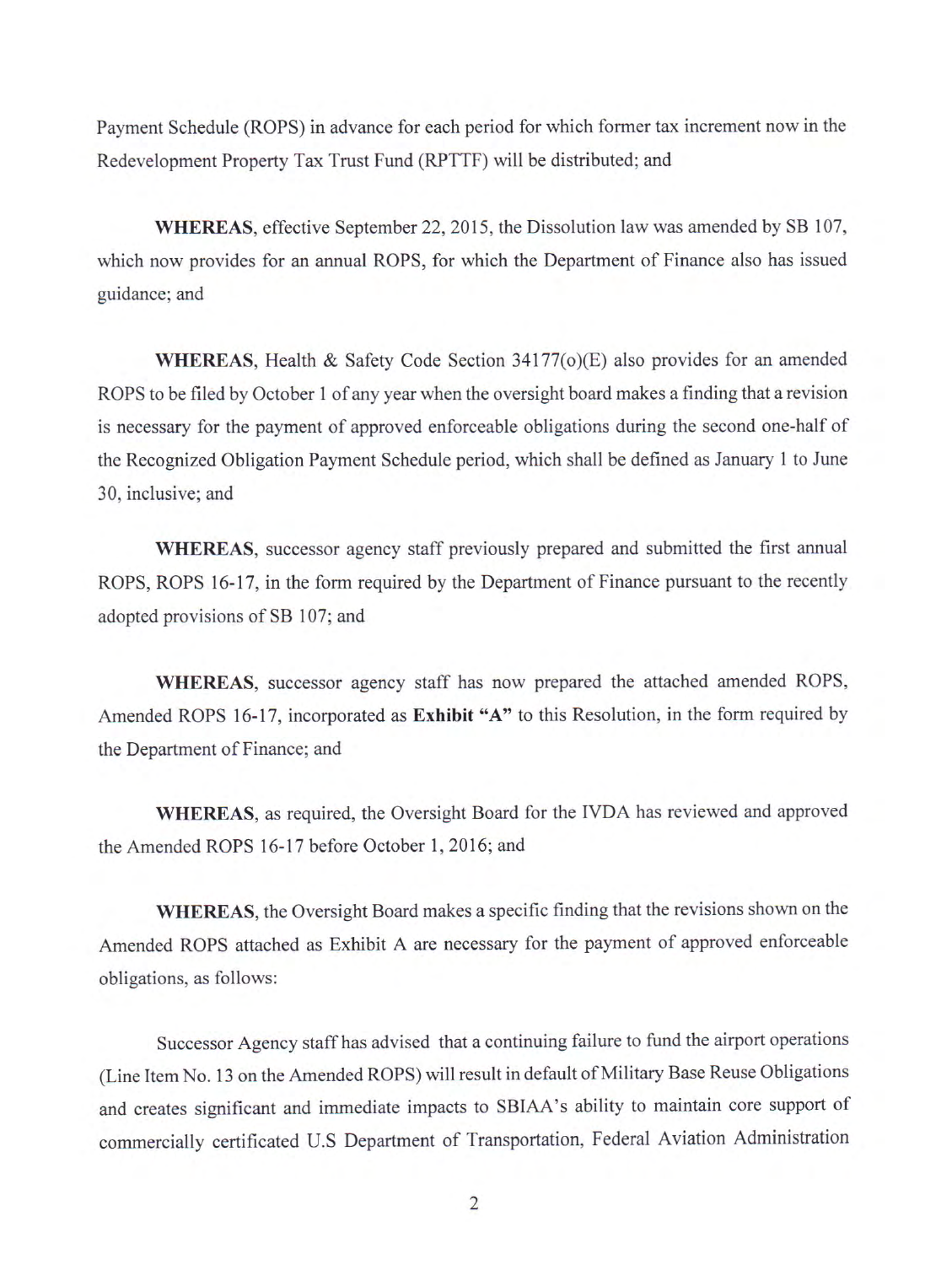(FAA) Part-139 airport services including operations, maintenance, navigational aids, air traffic control tower, and security services necessary to comply with Federally designated public airport safety requirements; and

**WHEREAS**, the Oversight Board makes a further finding that the inclusion of previously disapproved items on this Amended ROPS is necessary for the exhaustion of administrative remedies; and

WHEREAS, upon approval by the Oversight Board, a copy of the Amended ROPS 16-17 shall be submitted by October 1, 2016, in the manner required by Health & Safety Code Section 34180(j) to the County Auditor-Controller, the State Controller and the Department of Finance and posted on the successor agency's website.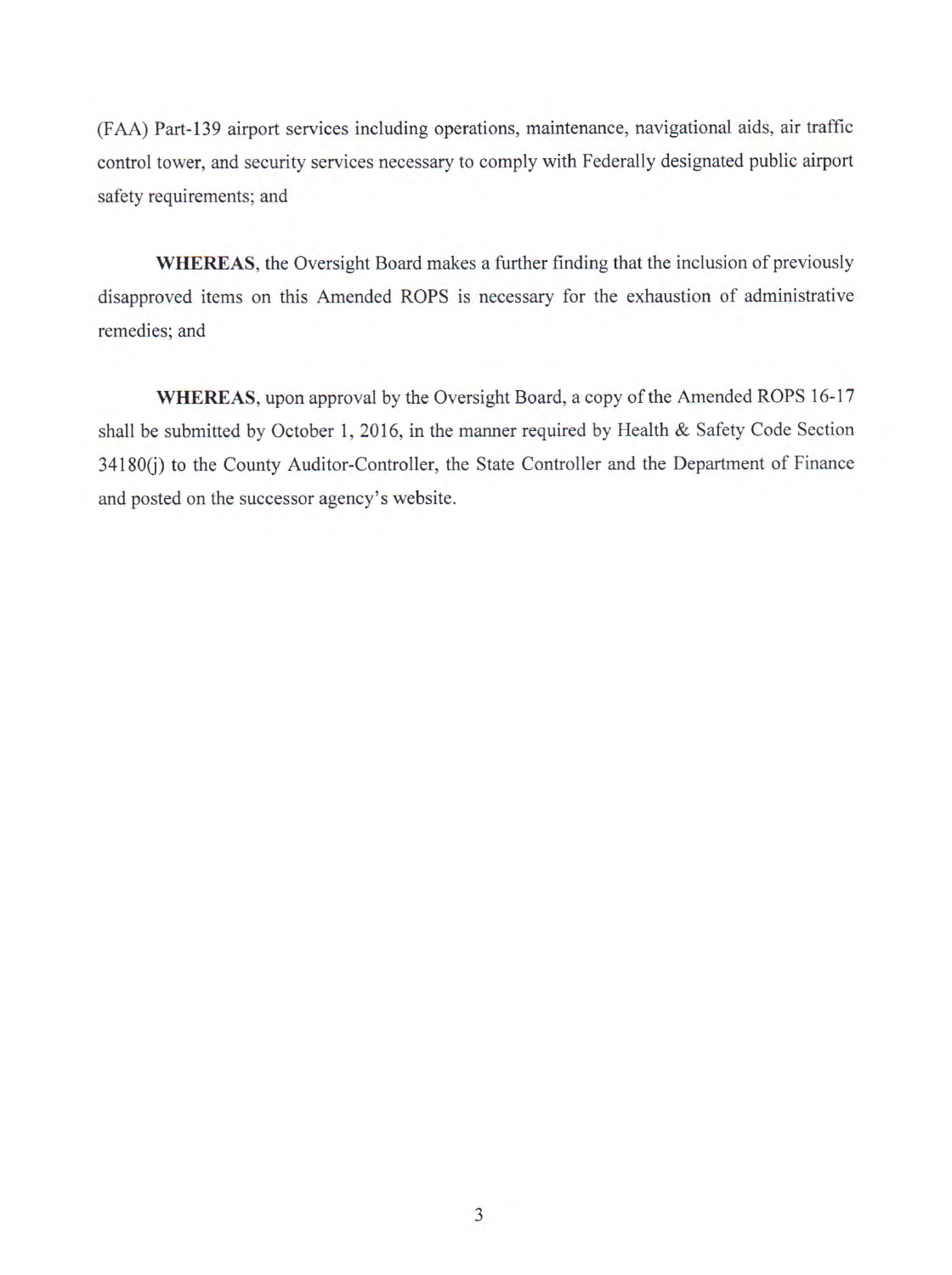NOW, THEREFORE, BE IT RESOLVED BY THE OVERSIGHT BOARD TO THE INLAND VALLEY DEVELOPMENT AGENCY IN ITS CAPACITY AS SUCCESSOR AGENCY TO THE INLAND VALLEY DEVELOPMENT AGENCY, AS FOLLOWS:

**SECTION 1.** The above Recitals are true and correct and are incorporated herein by this reference.

**SECTION 2.** Approval of the Amended Recognized Obligations Payment Schedule for the Period July 1, 2016 through June 30, 2017 for the Inland Valley Development Agency. The Oversight Board of the IVDA, at a meeting held September 27, 2016, hereby approves the Amended Recognized Obligations Payment Schedule (ROPS) for the period July 1, 2016 through June 30, 2017 (Amended ROPS 16-17), and authorizes the submission of such Amended ROPS 16-17 to the State of California Department of Finance and other appropriate governmental agencies.

**SECTION 3.** This Resolution shall take effect upon the date of its adoption.

PASSED, APPROVED AND ADOPTED this 27<sup>th</sup> day of September, 2016.

Douglas Headrick, Chairman Oversight Board of the Inland Valley Development Agency, acting as the Successor Agency to the **Inland Valley Development Agency** 

(SEAL) Attest:

Jehnifer Farris, Clerk of the Oversight Board of the Inland Valley Development Agency, acting as the Successor Agency to the **Inland Valley Development Agency**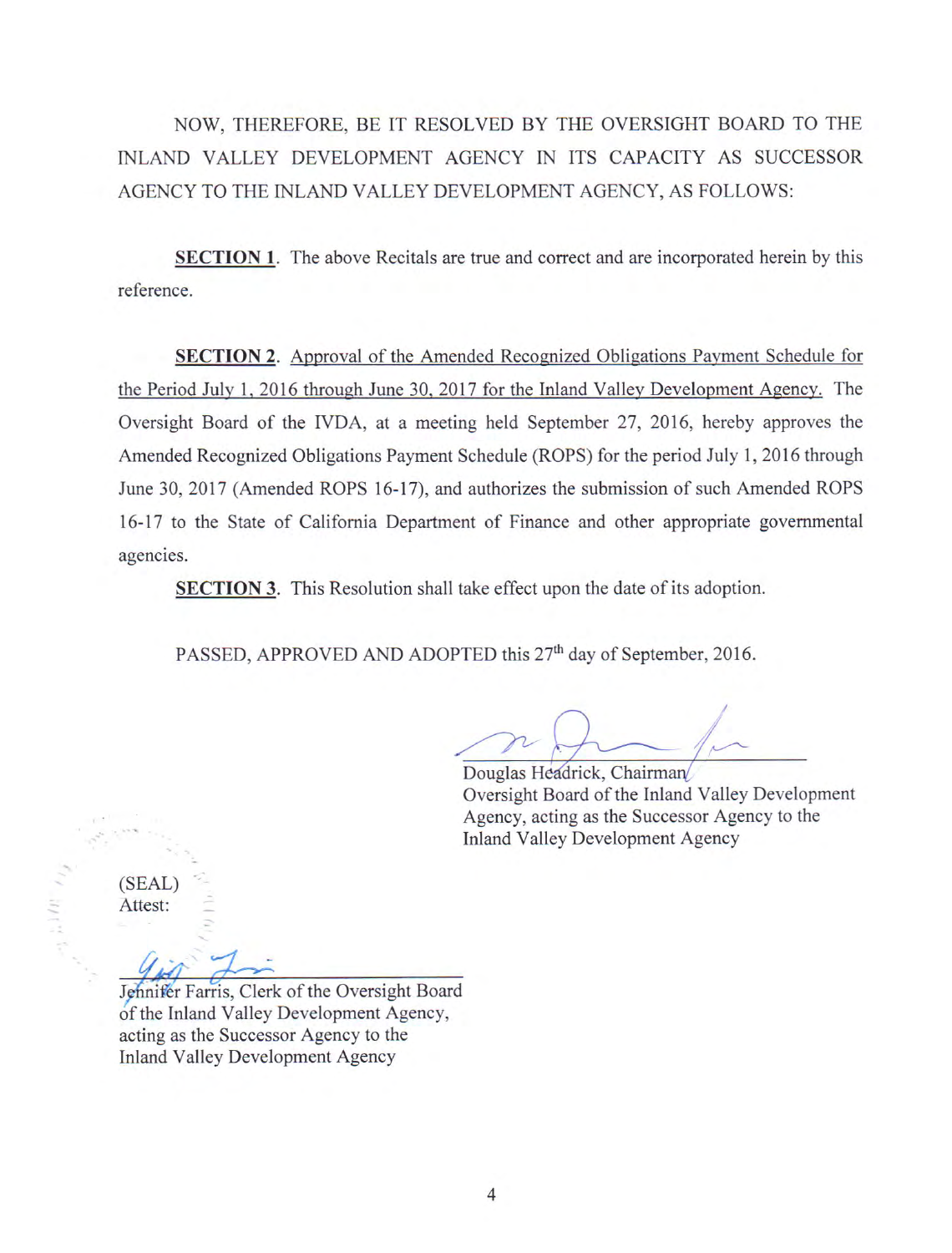I, Jennifer Farris, Clerk of the Oversight Board of the Inland Valley Development Agency, acting as the Successor Agency to the Inland Valley Development Agency do hereby certify that the foregoing Resolution No. 2016-02 was duly and regularly passed and adopted by the Oversight Board of the Inland Valley Development Agency acting as Successor Agency at a regular meeting thereof, held on the 27<sup>th</sup> day of September 2016, and that the foregoing is a full, true and correct copy of said Resolution and has not been amended or repealed.

(SEAL)

Attest:

Jennifer Farris, Clerk of the Oversight Board of the Inland Valley Development Agency, acting as the Successor Agency to the Inland Valley Development Agency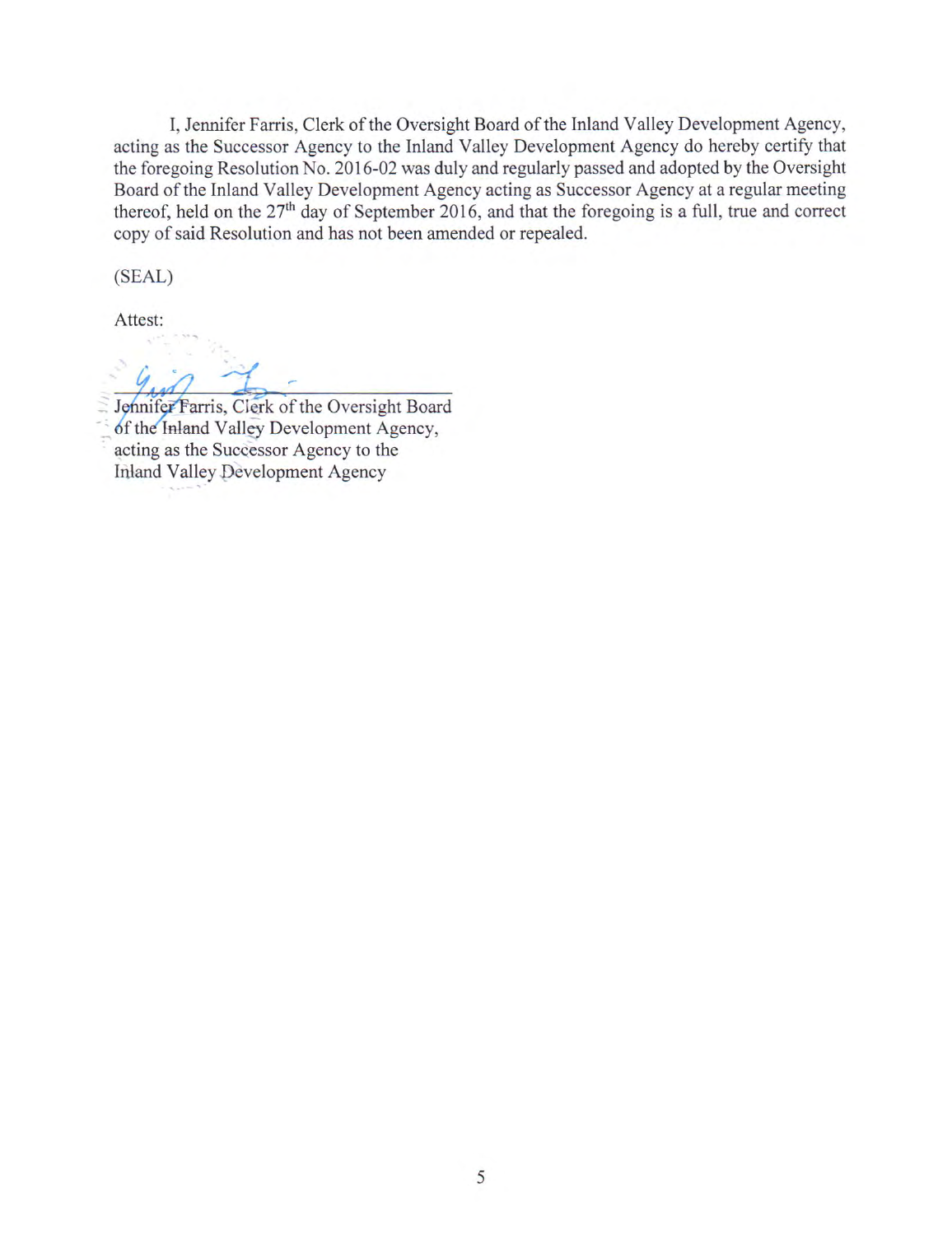## **EXHIBIT A**

## AMENDED RECOGNIZED OBLIGATIONS PAYMENT SCHEDULE FOR THE PERIOD JULY 1, 2016 THROUGH JUNE 30, 2017 (ROPS 16-17)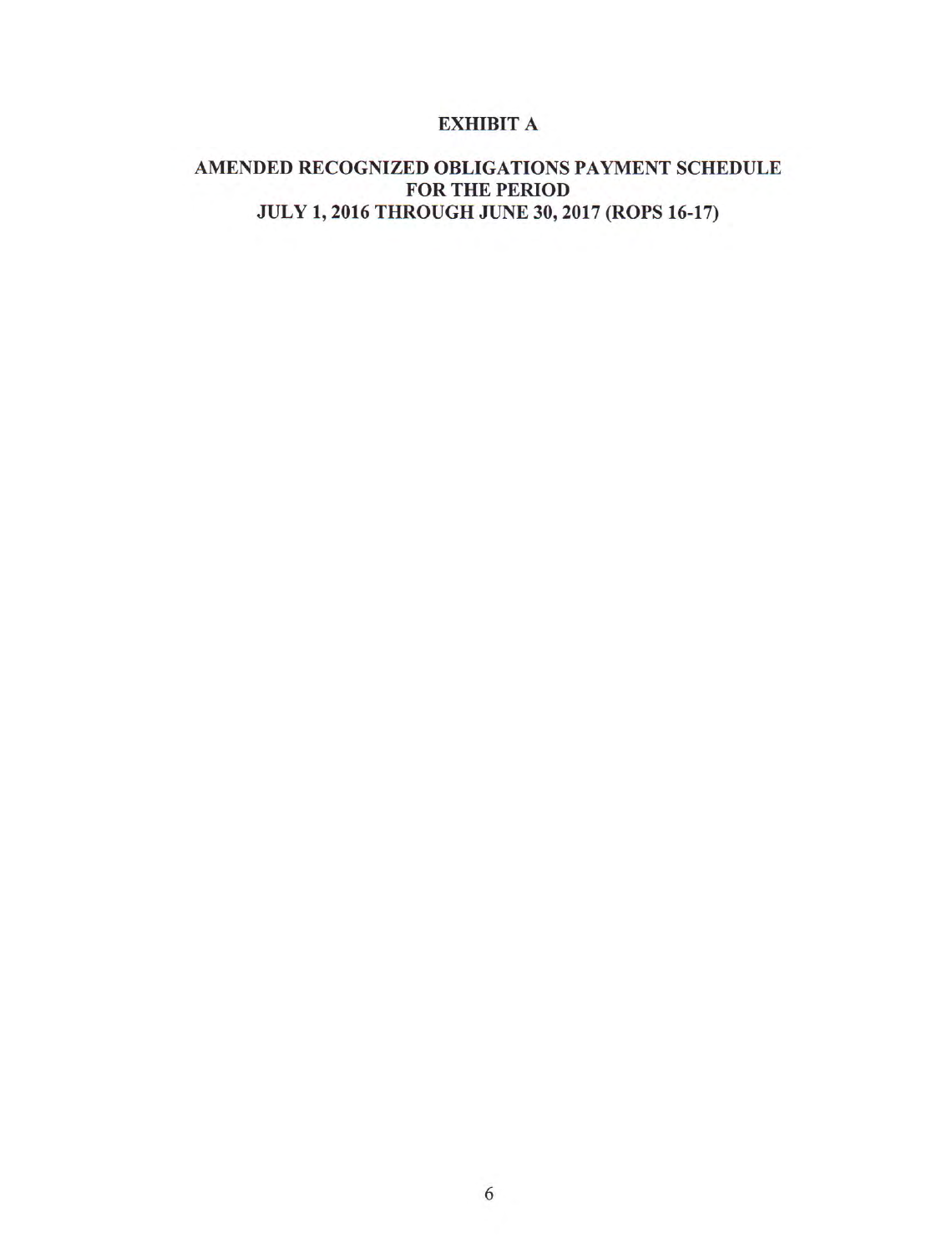# Amended Recognized Obligation Payment Schedule (ROPS 16-17B) - Summary

Filed for the January 1, 2017 through June 30, 2017 Period

**Inland Valley Successor Agency: County:** San Bernardino

|   | <b>Current Period Requested Funding for Enforceable Obligations (ROPS Detail)</b> | <b>ROPS 16-17B</b><br><b>Authorized Amounts</b> | <b>ROPS 16-17B</b><br><b>Requested Adjustments</b> |            |        |
|---|-----------------------------------------------------------------------------------|-------------------------------------------------|----------------------------------------------------|------------|--------|
| A | Enforceable Obligations Funded as Follows (B+C+D):                                |                                                 | - S                                                |            | $-$ \$ |
| B | <b>Bond Proceeds</b>                                                              |                                                 |                                                    |            |        |
| С | Reserve Balance                                                                   |                                                 |                                                    |            |        |
| D | Other Funds                                                                       |                                                 |                                                    |            |        |
| E | Redevelopment Property Tax Trust Fund (RPTTF) (F+G):                              | 6,031,580                                       |                                                    | 16,522,950 |        |
| F | <b>RPTTF</b>                                                                      | 6,031,580                                       |                                                    | 16,063,783 |        |
| G | <b>Administrative RPTTF</b>                                                       |                                                 |                                                    | 459,167    |        |
| н | <b>Current Period Enforceable Obligations (A+E):</b>                              | 6,031,580                                       | s                                                  | 16,522,950 |        |

Certification of Oversight Board Chairman: Pursuant to Section 34177 (o) of the Health and Safety code, I hereby certify that the above is a true and accurate Recognized Obligation Payment Schedule for the above named successor agency.

Michael Braw for D. Headrich Title<br> $9/27/16$ Name  $ISI.$  $\sqrt{ }$ Date Signature

| <b>ROPS 16-17B</b>   |
|----------------------|
| <b>Amended Total</b> |
|                      |
|                      |
|                      |
|                      |
| 22,554,530           |
| 22,095,363           |
| 459,167              |
| 22,554,530           |